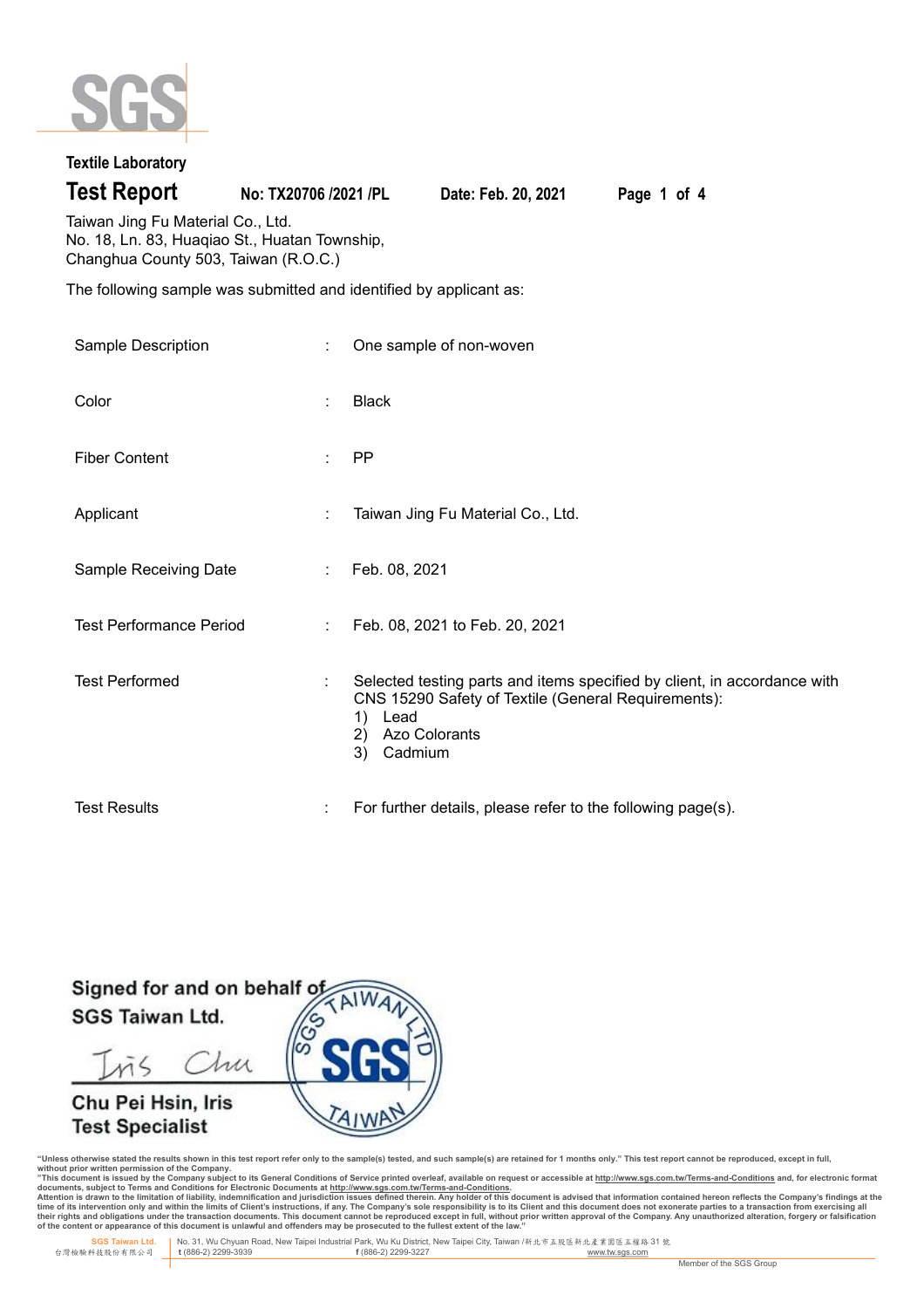

# **Textile Laboratory**

**Test Report No: TX20706 /2021 /PL Date: Feb. 20, 2021 Page 2 of 4**

### **1.Migration of Lead**

Method: According to CNS 4797-2 Z 7066-2, analysis was conducted by ICP-OES

|      | Result<br>(mg/kg) | CNS 15290 Recommend<br>Max. Limit<br>(mg/kg) |
|------|-------------------|----------------------------------------------|
| ∟ead | ND                | 90                                           |

Note: ND = Not Detected Report Limit: 1 mg/kg

"Unless otherwise stated the results shown in this test report refer only to the sample(s) tested, and such sample(s) are retained for 1 months only." This test report cannot be reproduced, except in full,<br>without prior wr

documents, subject to Terms and Conditions for Electronic Documents at <u>http://www.sqs.com.tw/Terms-and-Conditions</u><br>Attention is drawn to the limitation of liability, indemnification and jurisdiction issues defined threin.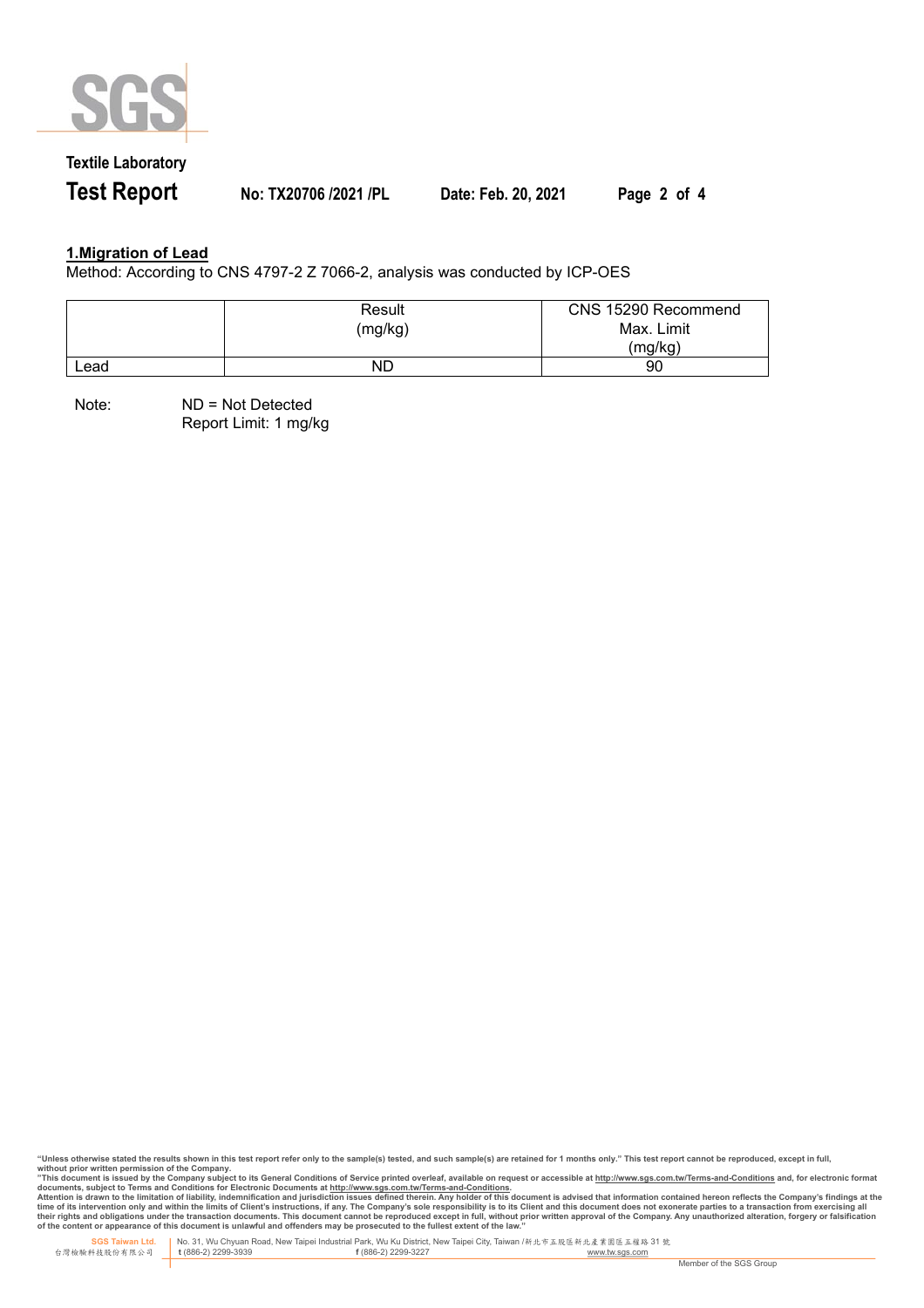

### **Textile Laboratory**

**Test Report No: TX20706 /2021 /PL Date: Feb. 20, 2021 Page 3 of 4**

Test Results:

#### **2.Azo Colorants**

Test Method: According to CNS 16113-1 L3280-1/CNS 16113-3 L3280-3. Analysis was conducted with GC-MS/HPLC DAD.

|                                           |                | Result          | <b>CNS 15290</b> |
|-------------------------------------------|----------------|-----------------|------------------|
|                                           |                | (mg/kg)         | Recommend Max.   |
|                                           |                |                 | Limit (mg/kg)    |
|                                           | <b>CAS No.</b> | With extracting |                  |
| 4-Aminobiphenyl                           | $92 - 67 - 1$  | <b>ND</b>       | 30               |
| Benzidine                                 | 92-87-5        | <b>ND</b>       | 30               |
| 4-Chlor-o-toluidine                       | 95-69-2        | <b>ND</b>       | 30               |
| 2-Naphthylamine                           | $91-59-8$      | <b>ND</b>       | 30               |
| o-Aminoazotoluene                         | 97-56-3        | <b>ND</b>       | 30               |
| 5-nitro-o-toluidine /                     | 99-55-8        | <b>ND</b>       | 30               |
| 2-Amino-4-nitrotoluene                    |                |                 |                  |
| 4-Chloroaniline                           | 106-47-8       | <b>ND</b>       | 30               |
| 4-methoxy-m-phenylenediamine /            | 615-05-4       | <b>ND</b>       | 30               |
| 2,4-Diaminoanisole                        |                |                 |                  |
| 4,4'-Diaminodiphenylmethane               | 101-77-9       | <b>ND</b>       | 30               |
| 3,3'-Dichlorobenzidine                    | $91 - 94 - 1$  | <b>ND</b>       | 30               |
| 3,3'-Dimethoxybenzidine                   | 119-90-4       | <b>ND</b>       | 30               |
| 3,3'-Dimethybenzidine                     | 119-93-7       | <b>ND</b>       | 30               |
| 4,4'-methylenedi-o-toluidine /            | 838-88-0       | <b>ND</b>       | 30               |
| 3,3'-Dimethyl-4,4'-diaminodiphenylmethane |                |                 |                  |
| p-Cresidine                               | 120-71-8       | <b>ND</b>       | 30               |
| 4,4'-Methylene-bis-(2-chloroaniline)      | $101 - 14 - 4$ | <b>ND</b>       | 30               |
| 4,4'-Oxydianiline                         | 101-80-4       | <b>ND</b>       | 30               |
| 4,4'-Thiodianiline                        | 139-65-1       | <b>ND</b>       | 30               |
| o-Toluidine                               | 95-53-4        | <b>ND</b>       | 30               |
| 4-methyl-m-phenylenediamine /             |                | <b>ND</b>       | 30               |
| 2,4-Toluylendiamine                       | 95-80-7        |                 |                  |
| 2,4,5-Trimethylaniline                    | 137-17-7       | <b>ND</b>       | 30               |
| O-Anisidine                               | $90 - 04 - 0$  | <b>ND</b>       | 30               |
| 4-aminoazobenzene                         | 60-09-3        | <b>ND</b>       | 30               |

Note: ND = Not Detected

Report Limit = 5 mg/kg

Remark: 4-Aminodiphenyl (CAS No. 92-67-1), 2-Naphthylamine (CAS No. 91-59-8) and 2,4- Diaminoanisole (CAS No. 615-05-4) can be indirectly generated from some colorants which do not contain these amines azo bound. The use of banned azo colorants cannot be reliably ascertained without additional information.

> In case PU is used, e.g. PU Foams or coatings, it cannot be ruled out that MDA (CAS No. 101-77-9) and TDA (CAS No. 95-80-7) can be released from PU material, not from banned azo colorant. Similarly, for pigment prints, MDA will be released from a chemical fixing agent.

"Unless otherwise stated the results shown in this test report refer only to the sample(s) tested, and such sample(s) are retained for 1 months only." This test report cannot be reproduced, except in full,<br>without prior wr

documents, subject to Terms and Conditions for Electronic Documents at <u>http://www.sqs.com.tw/Terms-and-Conditions</u><br>Attention is drawn to the limitation of liability, indemnification and jurisdiction issues defined threin.